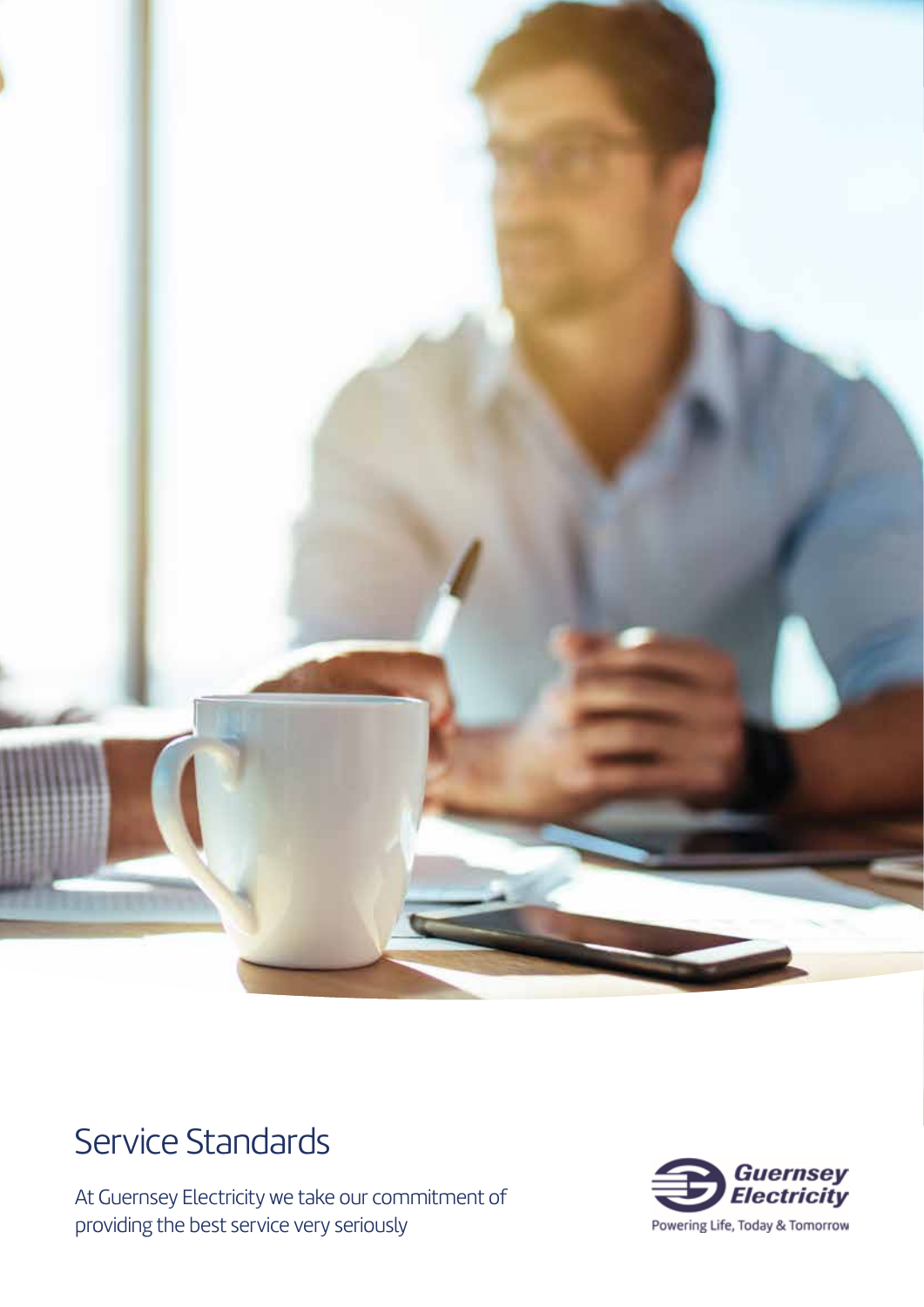

At Guernsey Electricity we take our commitment of providing the best service possible very seriously, and as such we welcome the Channel Islands Competition and Regulatory Authorities' (CICRA) expansion of our Service Standard initiative which was introduced on the first day of commercialisation in February 2002.

There are now two sets of Standards:

**Guaranteed Service Standards** - where, if the company fails to deliver the pre-determined level of service to a customer for any of the services covered by the Guaranteed Service Standards listed, the company will pay that customer compensation for that failure.

**Overall Service Standards** - while indicating the level of service an individual customer can expect, their purpose is to set the minimum levels of overall performance the company is expected to achieve for specific service areas over a 12 month period.

## **General Exemptions**

The general exemptions that apply to all of the guaranteed standards are:

- If the customer informs Guernsey Electricity Limited before the standard deadline that he does not want Guernsey Electricity to take any action or any further action.
- If the customer agrees that action already taken by Guernsey Electricity Limited meets the requirement of the standard. But where Guernsey Electricity Limited has promised to take further action, that action must be taken without undue delay if this exemption is to be invoked.
- If, in order to meet the Standard, information is required to be given by the customer to Guernsey Electricity Limited, and the customer either fails to provide the specified information or sends the information to an address other than the one which Guernsey Electricity Limited has indicated, or (where appropriate) telephones with the information at a time outside reasonable hours as notified by Guernsey Electricity Limited.
- It was not reasonably practicable for Guernsey Electricity Limited to have complied with the requirements because of:
	- 1. severe weather; or
	- 2. industrial action by Guernsey Electricity Limited's staff;
	- 3. an action or default by someone other than Guernsey Electricity Limited's employee or agent;
	- 4. an inability to gain access to relevant premises; or the likelihood that Guernsey Electricity Limited would break the law if an employee or agent complied; or
	- 5. other exceptional circumstances beyond Guernsey Electricity Limited's control.
- It was reasonable to regard information from the customer as being frivolous or vexatious.

For more information please call us on 01481 200700 or email customerservices@electricity.gg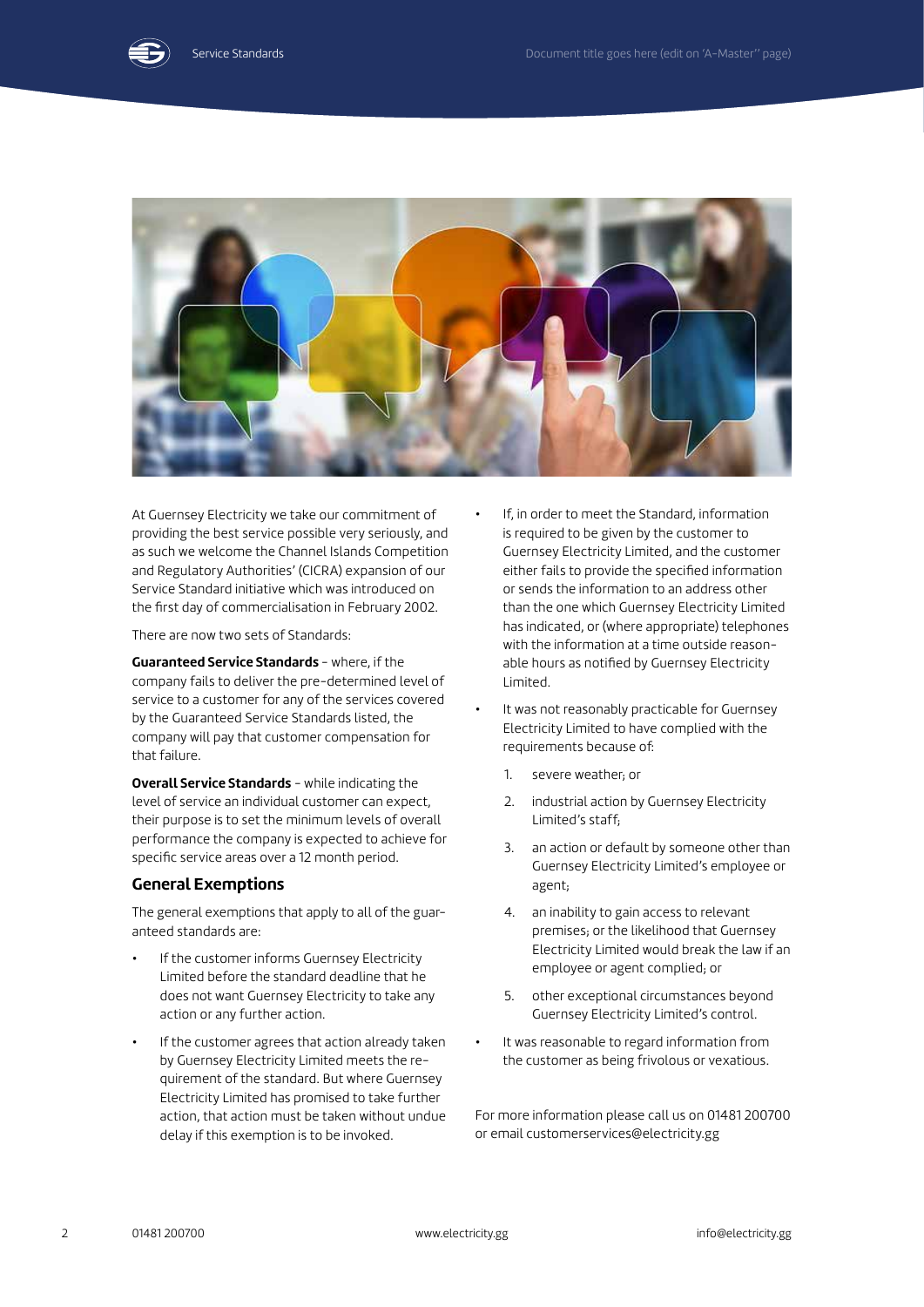## Guaranteed Service Standards

| <b>Code</b>     | <b>Service</b>                                 | <b>Performance Level</b>                                                                                                                                                                                                        | Penalty<br>pay-<br>ment |
|-----------------|------------------------------------------------|---------------------------------------------------------------------------------------------------------------------------------------------------------------------------------------------------------------------------------|-------------------------|
| GS1             | Service fuse failures                          | To repair faults inside GEL's electricity network within<br>three hours of notification                                                                                                                                         | £25                     |
| GS <sub>2</sub> | Restoring supplies                             | Supplies must be restored within 18 hours (except in<br>exceptional circumstances as approved by GCRA).                                                                                                                         | £50*                    |
| GS3             | Providing a supply                             | To connect new customers with an existing supply of<br>electricity within three working days.                                                                                                                                   | £25                     |
| GS4             | Notice of planned<br>interruption of<br>supply | To give customers at least five working days notice<br>when the supply of electricity is to be temporarily<br>interupted during planned maintenance work                                                                        | £25                     |
| GS5             | Voltage complaint                              | To investigate the reasons within seven working days<br>and correct within six months.                                                                                                                                          | £25                     |
| GS <sub>6</sub> | Charges and pay-<br>ments                      | if a customer makes a written (including fax, email)<br>query regarding the account for supply of electricity<br>or method of payment which requires a reply, the<br>company will make that reply within three working<br>days. | £25                     |
| GS7             | Meter disputes                                 | To investigate and explain why meters might be<br>operating outside acceptable margins or error within<br>seven working days                                                                                                    | £25                     |
| GS8             | Pre-payment me-<br>ters                        | When a GEL prepayment meter has failed, GEL will<br>visit the customers' premises within 4 hours of noti-<br>fication.                                                                                                          | £25                     |
| GS9             | Changing meter                                 | When a customer wants to change method of<br>payment or tariff, GEL will change the meter within<br>seven working days.                                                                                                         | £25                     |
| GS10            | Making and keeping<br>appointments             | EL must offer and keep a morning or afternoon<br>appointment or a timed appointment if agreed with<br>GEL (within 30 minutes and excludes non-core busi-<br>ness).                                                              | £25                     |
| GS11            | Payments owed un-<br>der the standard          | Payment to be made within 10 working days (exclud-<br>ing exceptional circumstances approved by GCRA).                                                                                                                          | £20                     |
| GS12            | Estimate of charge                             | Payment to be made within 10 working days (exclud-<br>ing exceptional circumstances approved by GCRA).                                                                                                                          | £10                     |

\*£50 domestic customers, £100 non-domestic customers. Domestic and non-domestic entitled to £25 for each additional 12 hours.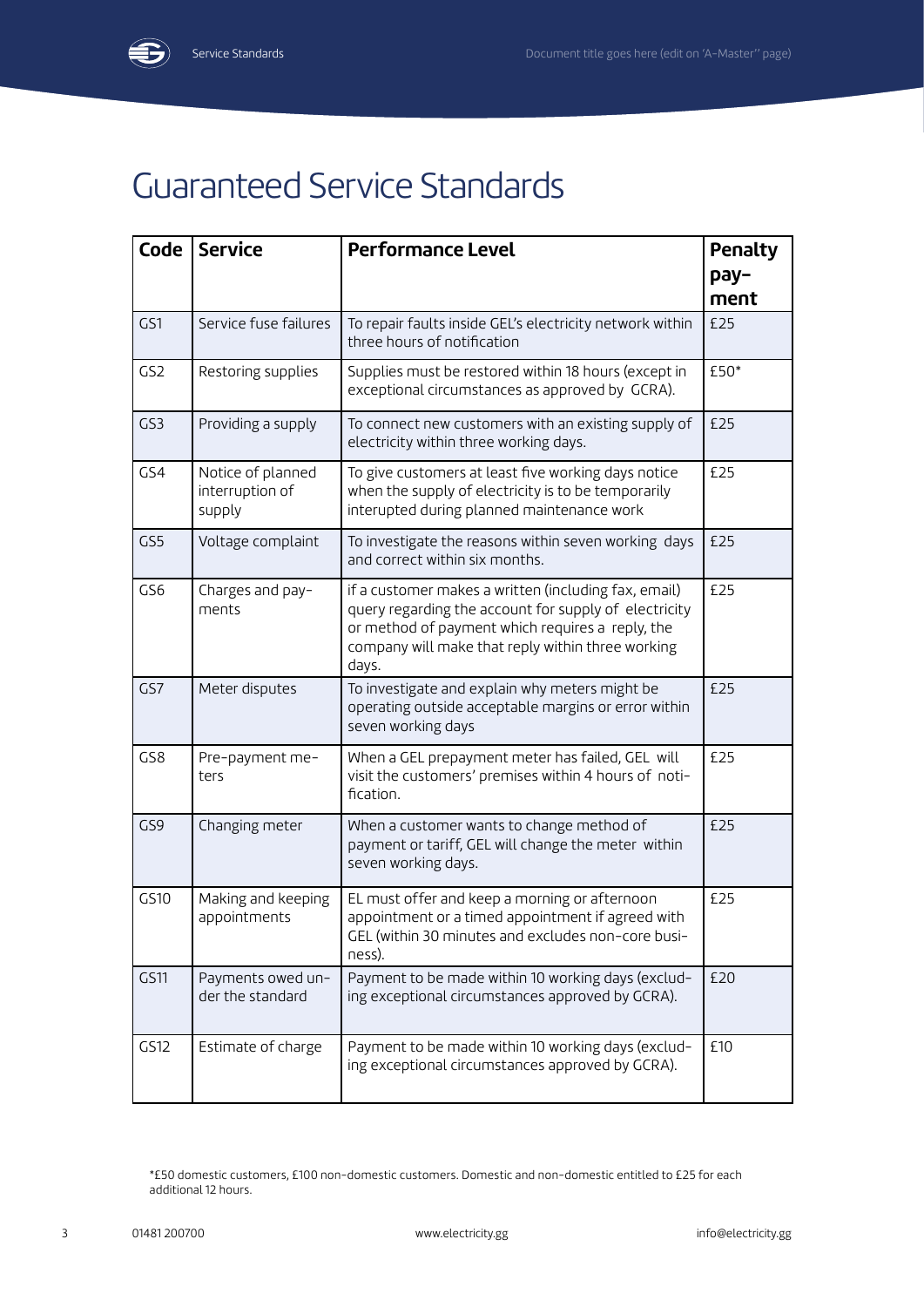## Overall Service Standards

| Code            | <b>Service</b>               | <b>Performance Level</b>                                                                        | <b>Target</b> |
|-----------------|------------------------------|-------------------------------------------------------------------------------------------------|---------------|
| OS1             | Restoring supplies           | Minimum percentage of supplies<br>to be reconnected following<br>faults within three hours.     | 90%           |
| OS <sub>2</sub> | Estimate of charge           | To be provided within 15 working<br>days if significant network rein-<br>forcement is required. | 97%           |
| OS <sub>3</sub> | Meter readings               | To obtain actual meter readings<br>from all customers at least once<br>a year.                  | 99.5%         |
| OS4             | Customer corre-<br>spondence | To Answer supply or disruption<br>queries within 10 working days                                | 100%          |
| OS5a            | Cable enquiries              | Respond to single site / cable<br>enquiries inside one hour.                                    | 97%           |
| OS5b            | Cable enquiries              | Respond to multiple site / cable<br>enquiries within two working<br>days                        | 98%           |
| OS <sub>6</sub> | Pollution                    | Answer complaints regarding<br>pollution within eight hours of<br>notification.                 | 98%           |
| OS7             | Relocating meter             | Relocating meters at customer's<br>requests within 15 days.                                     | 95%           |